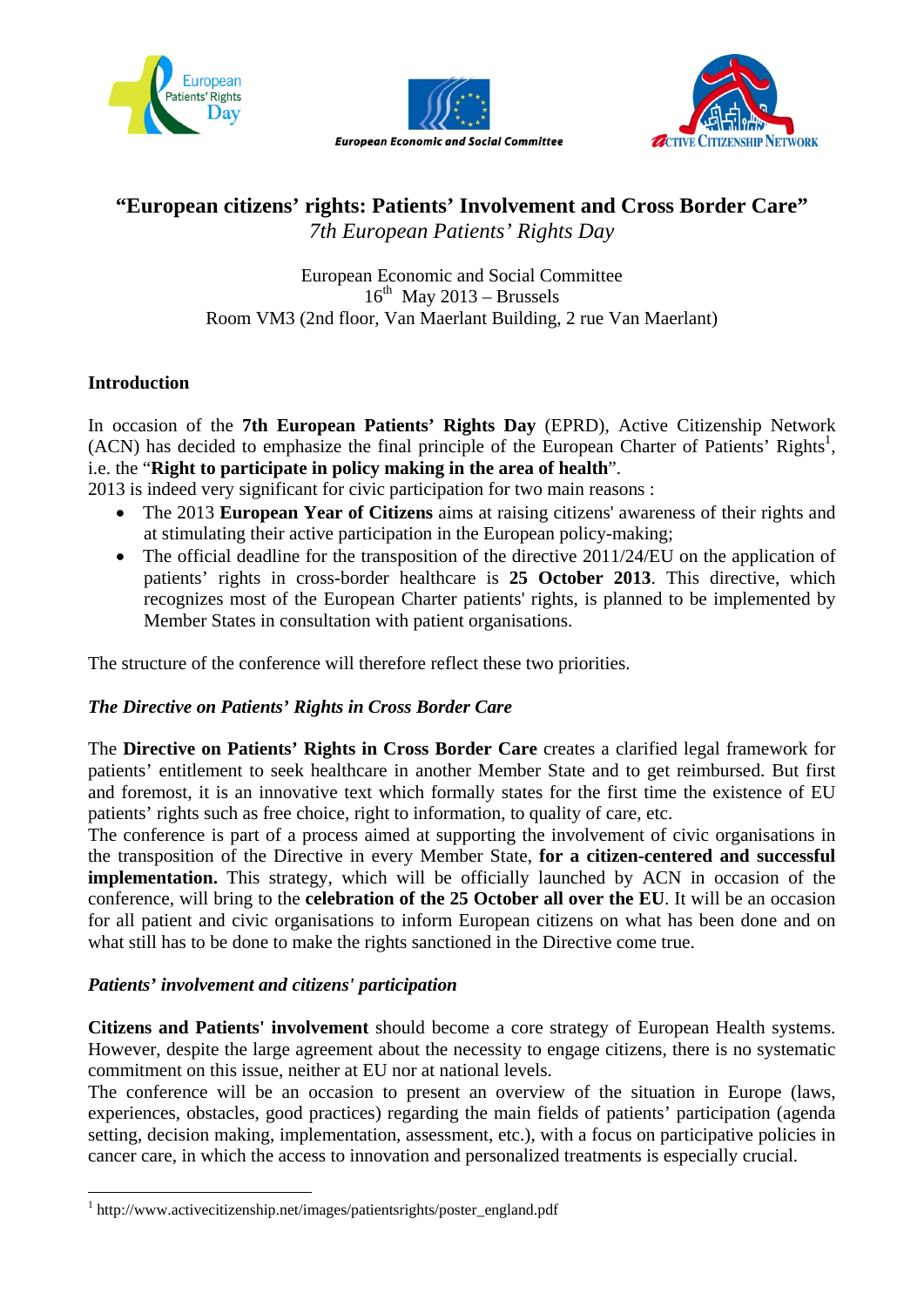





# **"European citizens' rights: Patients' Involvement and Cross Border Care"**  *7th European Patients' Rights Day*

# **Draft program**

# **Morning session: Towards a citizen-centered implementation of the Directive on patients' rights in cross-border healthcare?**

# **10:00 - 10:10 Opening remarks**

- Renate Heinisch, Representative of the European Economic and Social Committee
- Antonio Gaudioso, General Secretary of Cittadinanzattiva

# **10:10 - 10:30 Keynote speeches**

- Paola Testori-Coggi, European Commission Director General of DG Health and Consumers
- Antonyia Parvanova, Member of the European Parliament

# **10:30 - 11:45 PANEL 1: Participation of patients' organisations in the transposition process**

The first panel will consist in a discussion on the state of the art of the Directive transposition in the Member States, with a specific attention to the involvement of patients' organisations in the implementation process and in the definition of the future national contact points. (Qs of the Moderator  $-45$  min; Qs of the public  $-30$  min)

*Moderated by: Charlotte Roffiaen, Consultant in European Affairs* 

- Nathalie Chaze, DG Health and Consumers, Head of the Healthcare Systems Unit
- Elvira Foteva, Chief Expert of the Medical Activity Directorate, Ministry of Health, Bulgaria
- Gertrude Buttigieg, Secretary General of Malta Health Network, Malta
- Liene Sulce Revele, Chair of the board of Pacientu Ombuds, Latvia
- Dula Rusinovic-Sunara, President, Croatian Association for Patients' Rights, Croatia
- Michael Prunbauer, Staff member, Austrian Patient Advocacies, Austria
- Wolfram-Arnim Candidus, President, DGVP e.V. für Gesundheit, Germany

# **11:45- 13.00 PANEL 2: Implementation of the right to "informed choice"**

The second panel will focus on the challenging implementation of the right to informed choice in cross border healthcare and on how different stakeholders could/should collaborate to guarantee citizens' friendly information on treatment options, availability, quality, safety and prices of healthcare. (Qs of the Moderator  $-45$  min; Qs of the public  $-30$  min)

# *Moderated by: Charlotte Roffiaen, Consultant in European Affairs*

- Luigi Bertinato, Medical Director of the Health Care Authority n.22 of the Veneto Region, Italy
- Paul Garassus, Representative of the European Union of Private Hospitals
- Chiara Marinacci, Directorate General for Health Planning, Ministry of Health, Italy
- Francesca Moccia, Vice-Secretary General of Cittadinanzattiva, Italy
- Collectif Interassociatif Sur la Santé, France